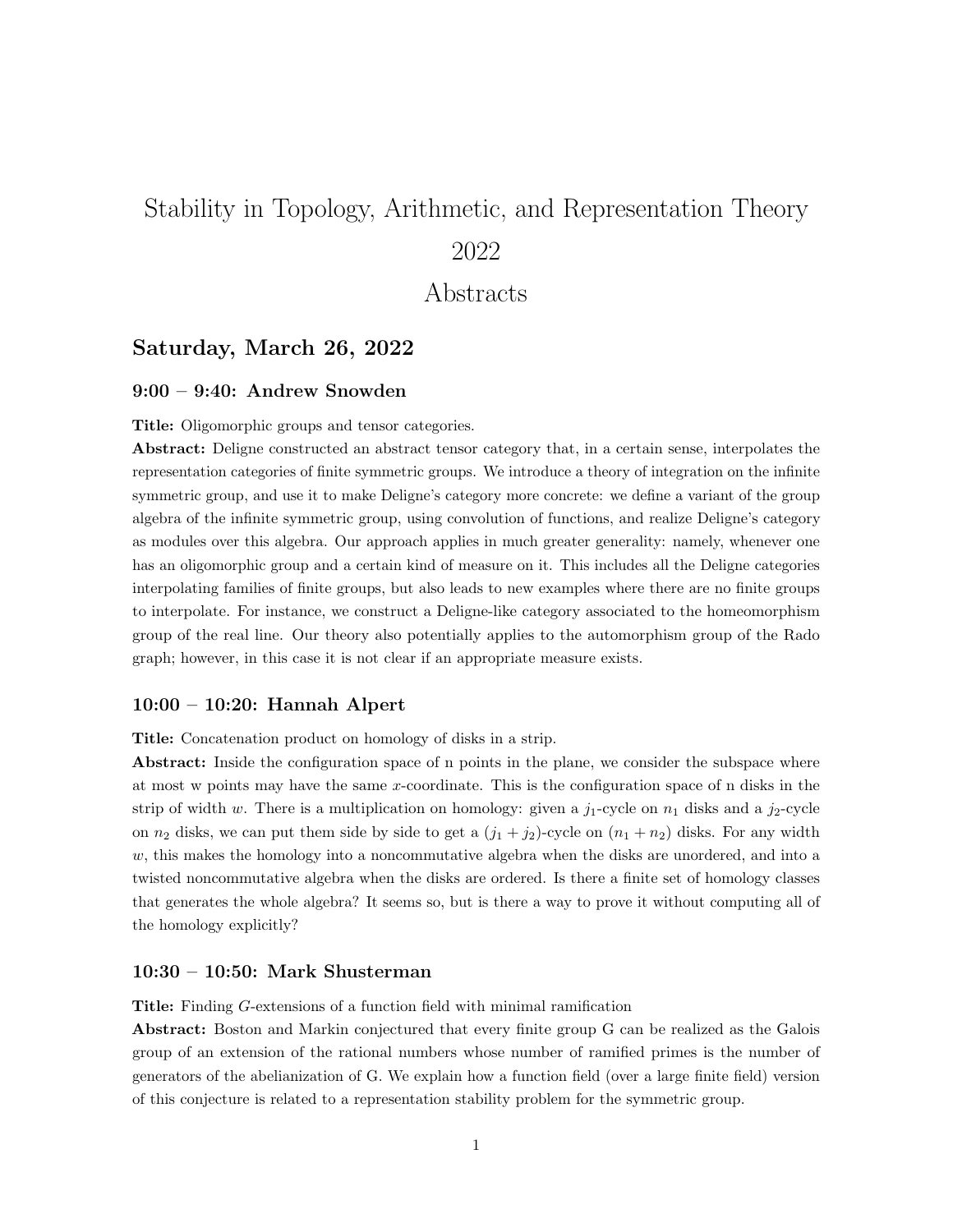#### 11:00 – 11:20: Sophie Kriz

Title: On representation stability of symmetric groups in positive characteristic.

Abstract: Representation stability of symmetric groups is encoded in the category of generic FImodules. In characteristic 0, this category, and in particular its simple objects, are well understood by the results of S. Sam and A. Snowden. In this talk, I will discuss my results on the structure of simple generic FI-modules in characteristic  $p > 0$ . If there is time left, I may also discuss some examples of local cohomology of integral FI-modules.

#### 11:30 – 11:50: Zachary Himes

**Title:** On (not) the rational dualizing module for  $Aut(F_n)$ .

**Abstract:** Bestvina–Feighn proved that  $Aut(F_n)$  is a rational duality group, i.e. there is a  $\mathbb{Q}[Aut(F_n)]$ module, called the rational dualizing module, and a form of Poincare duality relating the rational cohomology of  $Aut(F_n)$  to its homology with coefficients in this module. Bestvina–Feighn's proof does not give an explicit combinatorial description of the rational dualizing module of  $Aut(F_n)$ . But, inspired by Borel–Serre's description of the rational dualizing module of arithmetic groups, Hatcher–Vogtmann constructed an analogous module for  $Aut(F_n)$  and asked if it is the rational dualizing module. In work with Miller, Nariman, and Putman, we show that Hatcher–Vogtmann's module is not the rational dualizing module.

### 2:00 – 2:20: Bena Tshishiku

Title: Counting flat cycles in the homology of locally symmetric spaces

Abstract: We give a lower bound on the growth of the n-th Betti number of congruence subgroups of  $SL(n + 1, \mathbb{Z})$ . The source of this homology is flat cycles in the associated locally symmetric space. Our techniques can also be applied to other arithmetic groups. This is joint work in progress with Daniel Studenmund.

#### $2:30 - 2:50$ : Christin Bibby

Title: Homology representations of compactified configurations on graphs applied to moduli spaces of curves

Abstract: We obtain new calculations of the top weight rational cohomology of the moduli space of genus 2 algebraic curves with  $n$  marked points, equivalently the rational homology of the moduli space of genus 2 tropical curves with  $n$  marked points, as a representation of the symmetric group. These calculations are achieved fully for all  $n \leq 10$ , and partially (for specific irreducible representations) for  $n \leq 22$ . We achieve our calculations via a comparison with the homology of compactified configuration spaces of graphs. These homology groups are equipped with commuting actions of a symmetric group and the outer automorphism group of a free group. We construct an efficient free resolution for these homology representations. Using the Peter-Weyl Theorem for symmetric groups, we consider irreducible representations individually, vastly simplifying the calculation of these homology representations from the free resolution. This is joint work with Melody Chan, Nir Gadish, and Claudia He Yun.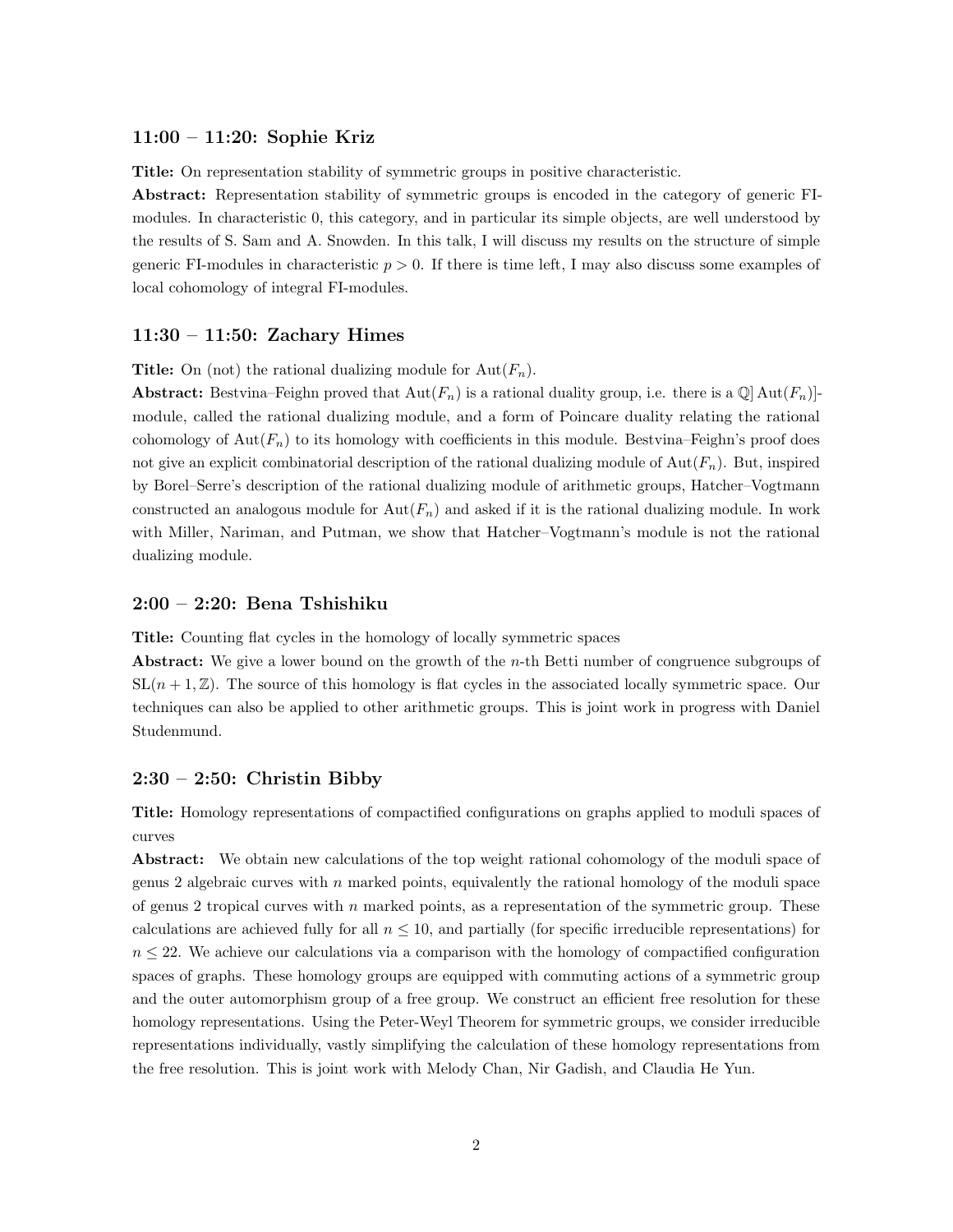# 3:30 – 3:50: Aida Maraj

Title: Infinitely dimensional algebras, shift operators, and Segre languages.

Abstract: The talk will be about algebras and ideals in polynomial rings in infinitely many variables that are invariant under a shift on the indices of the variables. We analyze when such algebraic objects are finitely generated up to this operator. Then we use regular languages and finite automata to determine the rationality of an equivariant Hilbert series for them. Lastly, we define Segre languages which fit the definition of a Segre product from algebraic geometry.

#### 4:00 – 4:20: Nicholas Wawrykow

Title: Decomposing the rational homology groups of the ordered configuration space of n hard-disks on an infinite strip of width 2 into induced  $S_n$ -representations.

Abstract: Alpert proves that the  $k^{\text{th}}$ -integral homology of the ordered configuration space of n open unit-diameter disks on the infinite strip of width 2 is an  $FI_{k+1}$ -module by studying certain operations on homology called "high-insertion maps." The integral homology groups  $H_k(\text{cell}(n, 2))$  are free abelian, and Alpert computes a basis for  $H_k(\text{cell}(n, 2))$  as an abelian group. We decompose the rational homology groups of  $\text{cell}(n, 2)$  into a direct sum of induced representations of the symmetric group  $S_n$ . We do this by proving the existence of a basis for  $H_1(\text{cell}(n, 2); \mathbb{Q})$  that has "nice" representation theoretic properties. We use results of Alpert to help build a basis for  $H_k(\text{cell}(n, 2); \mathbb{Q})$ . This allows us to apply results of Ramos to get a decomposition of  $H_1(\text{cell}(n, 2); \mathbb{Q})$  into a direct sum of induced  $S_n$ -representations.

# 4:30 – 5:10: Jennifer Wilson

#### Title: Rognes' connectivity conjecture

Abstract: Rognes' connectivity conjecture concerns the connectivity of a simplicial complex called the common basis complex, with connections to algebraic K-theory. I will describe joint work-in-progress with Miller and Patzt proving the connectivity conjecture for fields.

# Sunday, March 27, 2022

#### 9:00 – 9:20: Aaron Landesman

Title: Geometric local systems on very general curves

Abstract: This is joint work with Daniel Litt. We prove a stability result for the absence of polarized variations of Hodge structure with infinite monodromy on very general curves of large genus. As a sample application, fix a relative dimension r. Then, for g more than  $r^2$ , any r-dimensional abelian scheme over a very general curve of genus g is isotrivial.

#### 9:30 – 10:10: Daniel Litt

Title: Hodge theory of mapping class group dynamics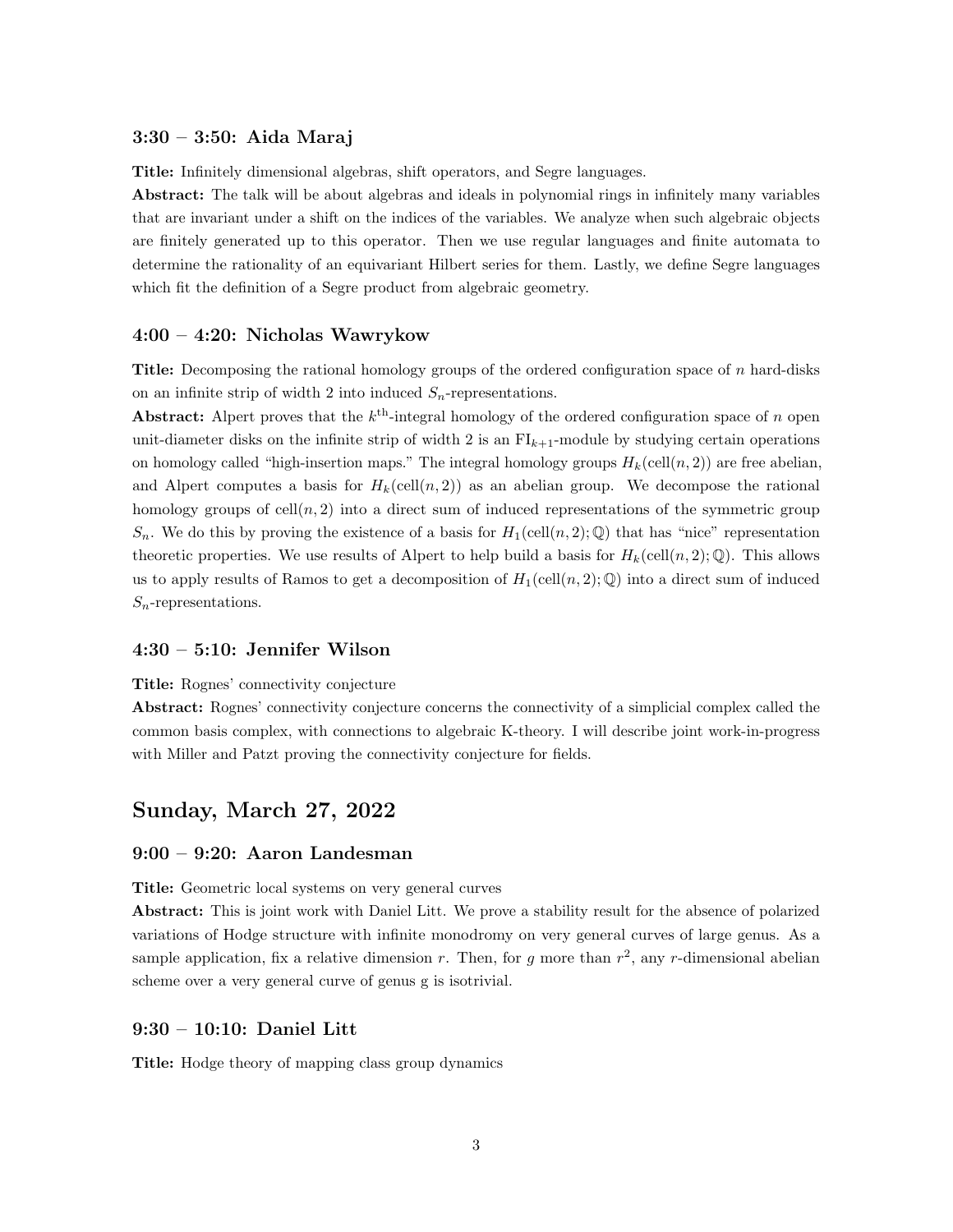Abstract: This is joint work with Aaron Landesman. There are a number of difficult open questions around mapping class group representations and dynamics, which it turns out are accessible to methods from Hodge theory and arithmetic geometry. For example, I'll discuss applications of these methods to the following concrete theorem about surface groups, whose proof relies on non-abelian Hodge theory and the Langlands program:

**Theorem.** Let  $\rho: \pi_1(\Sigma_g) \to GL_r(\mathbb{C})$  be a representation of the fundamental group of a compact orientable surface of genus g, with  $r < \sqrt{g}$ . If the conjugacy class of  $\rho$  has finite orbit under the mapping class group of  $\Sigma_q$  (equivalently, under the outer automorphism group of  $\pi_1(\Sigma_q)$ ), then  $\rho$  has finite image.

This answers a question of Peter Whang. I'll also discuss closely related applications to the Putman– Wieland conjecture on homological representations of mapping class groups.

#### 10:30 – 10:50: Calista Bernard

**Title:** Twisted homology operations for  $E_2$ -algebras

Abstract: In the 70s, Fred Cohen and Peter May gave a description of the mod p homology of a free  $E_n$ -algebra in terms of certain homology operations, known as Dyer–Lashof operations, and the Browder bracket. I will discuss a framework to generalize these operations to homology with certain twisted coefficient systems and explain an application of this theory for  $n = 2$  to mixed braid groups.

### 11:00 – 11:20: Phil Tosteson

Title: Homological stability and curves on del-Pezzo surfaces

Abstract: Let  $X$  be a projective variety, and  $C$  be an algebraic curve. The topological problem of computing the homology of the space of algebraic maps from  $C$  to  $X$ , is analogous to the arithmetic problem of counting the number of rational points on  $X$ . I will talk about joint work with Ronno Das, considering the case where  $X$  is a del Pezzo surface.

# 2:00 – 2:20: Uwe Nagel

Title: Asymptotic Stabilization in Sequences of Ideals and Modules

Abstract: Families of polynomial ideals arising in various contexts often have a rich algebraic structure, reflected, for example, in a large symmetry group. It is natural to expect that the properties of related ideals remain somewhat invariant even when the ideals involve more and more variables. We discuss asymptotic results for invariants such as the Hilbert function and multiplicity as well as graded graded syzygies that confirm this expectation.

# $3:00 - 3:20$ : Claudio Gómez-Gonzáles

**Title:** The moduli space of linear systems on  $\mathbb{CP}^1$ .

Abstract: This talk is based on joint work with Oishee Banerjee, inspired by relating homological stability in spaces of rational maps to predictions from arithmetic via the Grothendieck–Lefschetz trace formula in étale cohomology. We will introduce this motivating phenomena before studying the topology of  $\text{Lin}_n^r(\mathbb{C})$ , the moduli space of dimension n and degree r linear systems on  $\mathbb{CP}^1$  via the